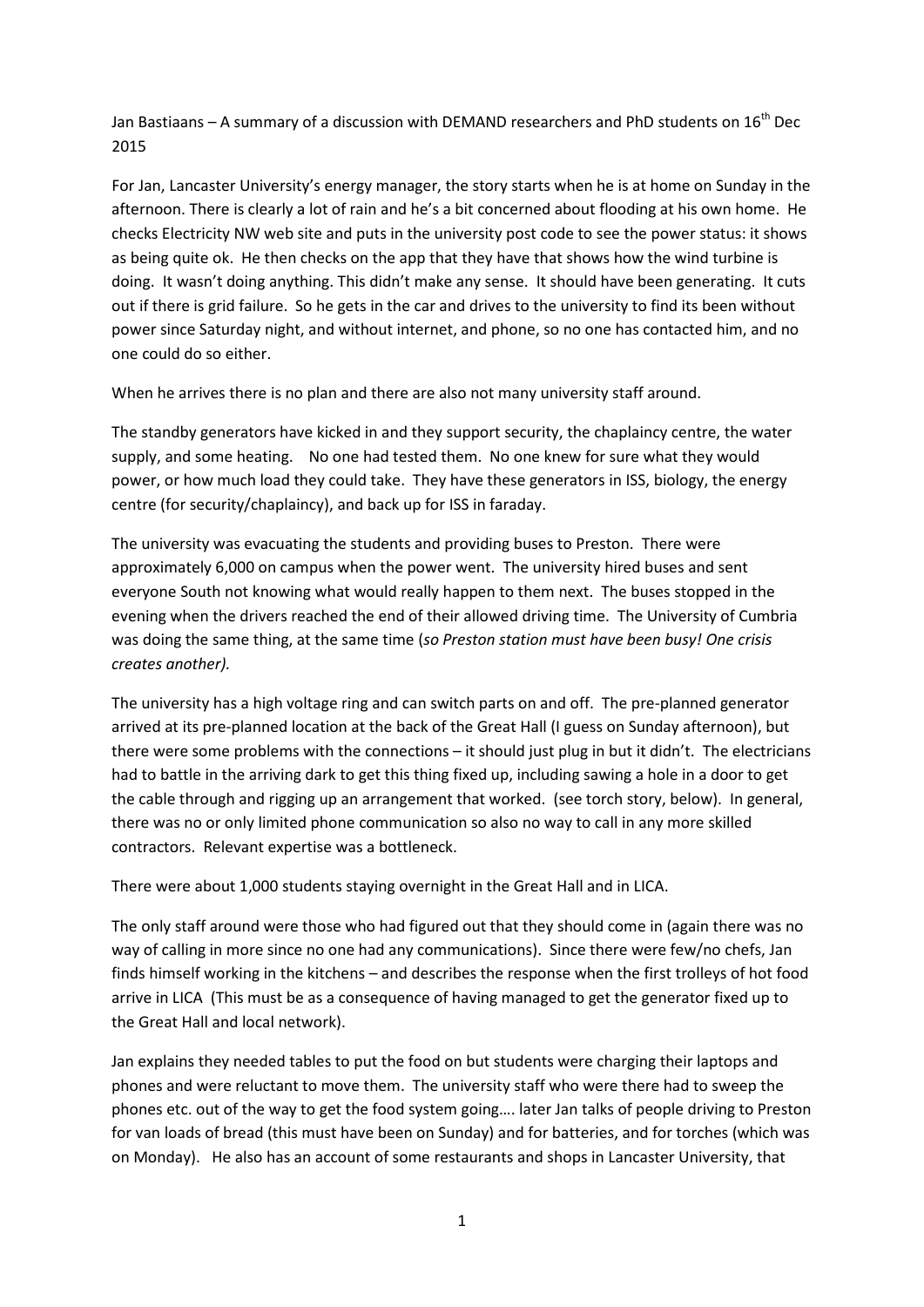had food that would go to waste, giving it to students/the university – probably on Monday (also Sunday).

A second problem was that the great hall generator arrived with fuel supply for only 12 hours (not 24) so it would run out in the hours of darkness. And they had to organise refuelling, and do so with almost no means of communicating*.* Jan thinks that some of the landlines in security must have been still working at least intermittently.

They had no experience of how fuel efficient the generator really is, and no good understanding of the load, so they really tried hard to cut down the load – but they needed to feed and provide heating for the Great Hall and LICA. In the morning the generator still had half its fuel, so they were too risk averse, but keeping the system going was the main priority.

At some other point, also on Sunday, the second big pre-planned generator arrives for its preplanned location by Charles Carter. The trouble is that there are some locked parking bollards in the way. Jan went off to try to find the key: there is a massive bunch of keys, and a useful list that identifies what each one does, but it is just a list – the challenge is still to identify the right key, to unlock the bollards to let the generator waggon in.

It is getting dark so Jan goes to look for a torch: he finds six, one works. Some are rechargeable/and flat. There are no batteries. He needs to find a working torch for the electricians trying to fix the generator up at the Great Hall. He gets the key to the stores but doesn't know where the batteries are: it's a huge store. He spends 45 minutes looking, by the battery light of his own mobile phone. Then someone from maintenance finds him and identifies the correct locked cupboard.

The water pumps are on the emergency generator, but 1000 people are put into a building that is normally unoccupied. Toilets are an issue – cleaners are brought in on Monday morning: and Jan is involved in carrying huge stacks of toilet paper, which are left parked outside the toilet doors.

Bedding packs are there, but they are heavy, and there are few people around to shift them about.

11pm, and as he is about to leave for home, the fire alarm goes off in the energy centre. This automatically shuts off the gas to the whole system, and thus the heating. They figure that the heating normally goes off at 11, and that there are so many students together on all three floors of LICA and in the great hall that the heat won't be a problem, plus it's a mild night. They go to security and turn off the alarm and leave the system till the morning. Not thought about ventilation and no reports of that as an issue.

Communications is the main problem. The security staff do have radios but there are not many of them. Pagers don't work without power. They really needed to get in touch with 'outside' help, but couldn't do so. *(what about driving out of the area and making the calls from the 'powered' zone??: I guess too few people, too much to do).* No sign of the emergency plan at all, or at least not at any level of detail. Staff who came in did so, like Jan, of their own accord figuring out there might be a problem on the Sunday.

In terms of organisation, there is a team 'silver team' (Gold may exist, or may not.. some of Silver went off to the Croft, the VC's residence at some point). Anyrate, Silver, which included Jan's boss was based in security and the rest of the teams were in the chaplaincy centre.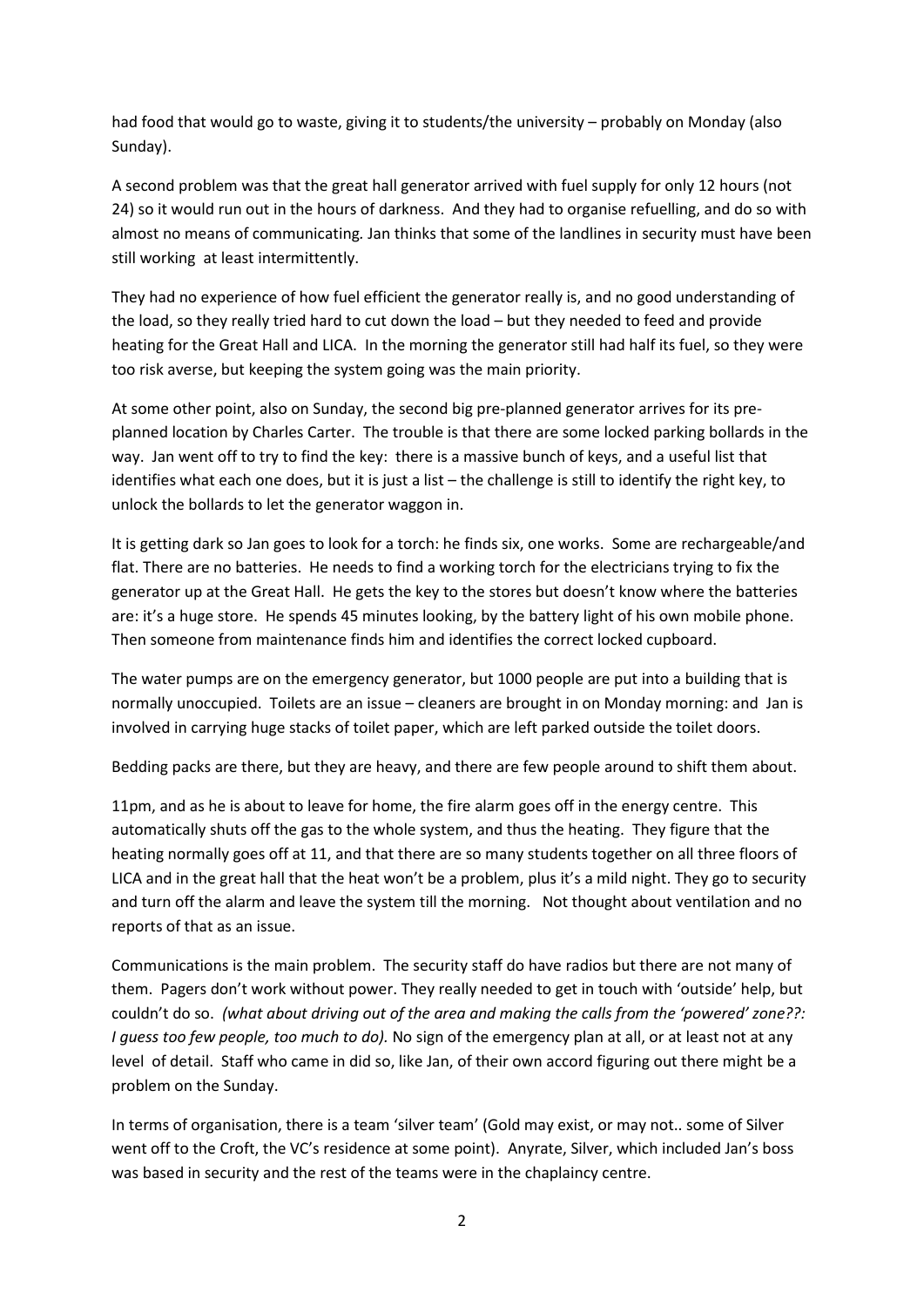By Monday – there are many more staff around… coming in to work 'as usual'. There was also more evacuation of students to Preston – presumably with fresh bus drivers. Refuel (the canteen) was open on Monday.

The university's knowledge of the power situation is limited, often limited to Electricity NW twitter (so the same as everyone else). There is no 'higher level' communication with the utility. For example, the wind turbine is off – when the grid fails all connected generation is turned off. But in theory, ENW could have prioritised restoring just part of the system to enable the turbine to come back into use, and therefore to be of some value.

There is a consistent theme of the sheer labour of managing the situation, and the time that some activities (finding a torch) take: individuals are getting on with stuff on their own initiative, there is no clear coordination. Because of the communication failure there are simply not enough staff around.

By Monday in Lancaster as a whole – generators have arrived. But the power goes off again in the evening. In some places. At the university, the plan for graduation ceremonies to go ahead as usual on Wednesday are still in place.

On Monday, staff reconvene in chaplaincy centre at 7.30 am:– apparently the 'silver' team meet every hour. But on occasions, and as regards policies about evacuating buildings, its people like Jan and others (health and safety, fire officer) who work out a policy on when students/staff should be allowed back into buildings, or not. This policy is then taken to the silver team. There was no prior planning or clear strategy on this or on other similar issues. The agreed strategy, which depended on the existence of emergency lighting and fire alarm provision – meant that some buildings that were re-opened are closed again.

The communication was still a massive problem: many phone numbers were out of date, handwritten notes and flipcharts were critical. Eg. they were also used to write out rotas for staff (who would be on, and off), and to list which building had power on and which did not.

We learn about the power system and 'Island mode': the university has the wind turbine and a combined heat and power system (as it happens it is not working at the time – waiting for a spare part -.. but even if it was, it would have been shut down on grid failure). Lots of expensive switching and protection would be required to have 'island mode' so the university doesn't.

This is interesting in terms of how the grid operates – we learn that the present climate of demand response etc. is so variable and fluid that the payback of complicated demand response systems is too uncertain meaning that there is, as yet, no real form of decentralisation of power. We have some discussion of the future of storage systems for heat and power, battery back up and the like at the university. Demand response potential, and potential for storage is (or was) viewed as a financial matter – playing the tariffs, with security as a second benefit – but after the power cut ther is a chance that it will be of somewhat greater significance.

At some point there is more shopping done in Preston: including for air horns so that staff working alone and with no means of communication by phone have some method of alerting others. Not able to buy compressed air versions but the university now has lots and lots of balloon variety